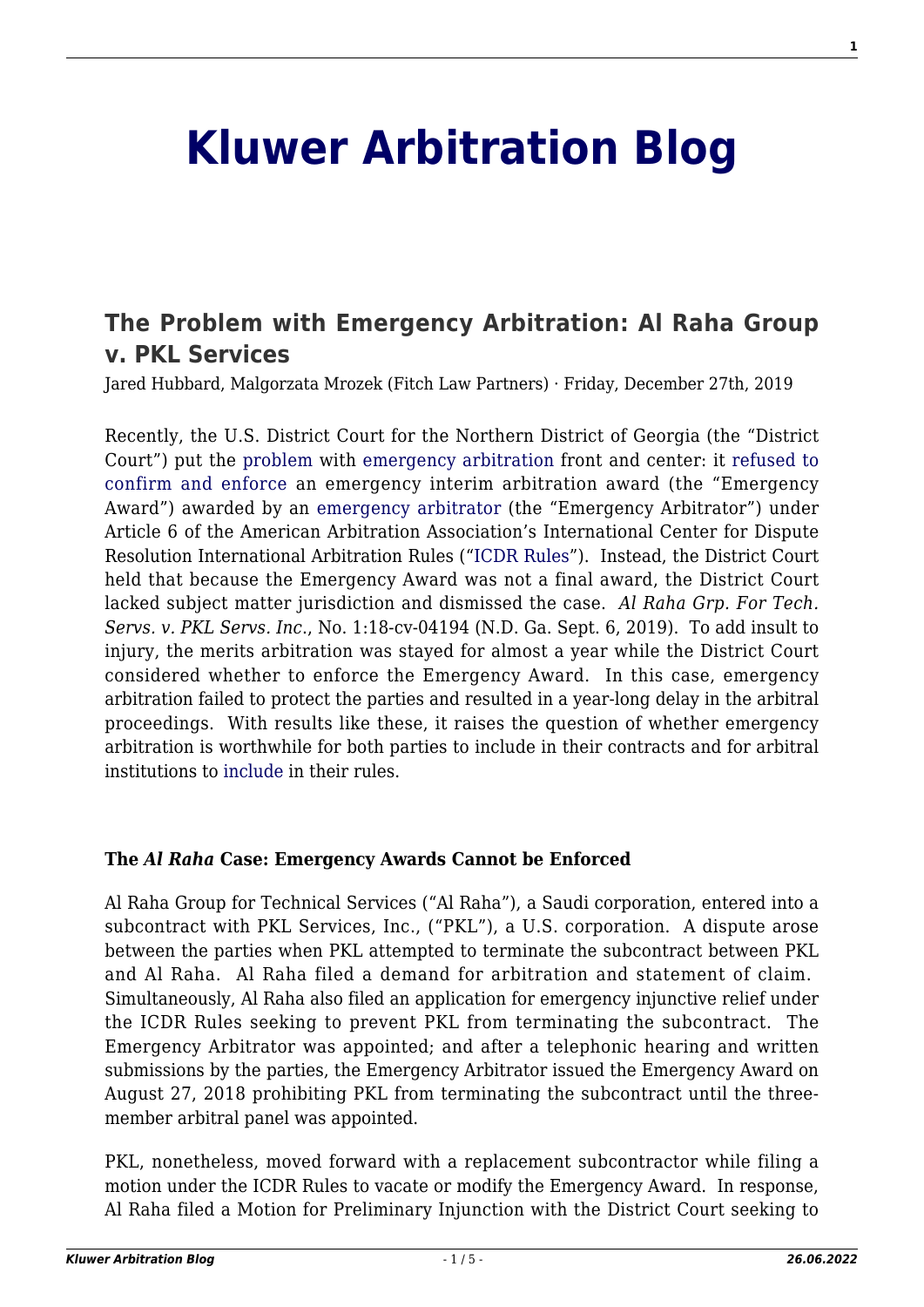confirm the Emergency Award and prohibiting PKL from terminating the subcontract.

In support of its motion for preliminary injunction, Al Raha asserted that the District Court had jurisdiction pursuant to the [Federal Arbitration Act](https://www.law.cornell.edu/uscode/text/9) ("FAA") and the [New](http://www.kluwerarbitration.com/document/kli-ka-born-2014-ch26?q=%22new%20york%20convention%22) [York Convention.](http://www.kluwerarbitration.com/document/kli-ka-born-2014-ch26?q=%22new%20york%20convention%22) 9 U.S.C. § 201 et seq. Al Raha acknowledged that the Eleventh Circuit had not definitely addressed whether federal district courts have jurisdiction over interim arbitration awards, but that other circuits and district courts have concluded that district courts have jurisdiction in such cases.

PKL countered, arguing that the District Court lacked subject matter jurisdiction over the petition because the Emergency Award was not final – no determination had been made on the merits of any of the issues presented. Further, PKL pointed to the ICDR Rules, which—similarly to most institutional rules on emergency arbitration—state that once a tribunal is constituted, it may reconsider, modify, or vacate an emergency award.

Al Raha filed its Motion for Preliminary Injunction on September 10, 2018. PKL, in turn, filed its Opposition to the Preliminary Injunction on September 14, 2018, with a Reply by Al Raha filed a few days later. The three-member arbitral panel was appointed on October 8, 2018, but stayed all arbitral proceedings pending the resolution of the motions before the District Court. The District Court, however, did not rule until September 6, 2019. The parties thus waited in limbo for almost a year after the motion was filed for the District Court's ruling; all the while PKL refused to comply with the Emergency Award.

Ultimately, the District Court sided with PKL, finding that it lacked subject matter jurisdiction because the Emergency Award was "a placeholder that did not purport to resolve finally any of the issues submitted to arbitration." *Al Raha*, No. 1:18-cv-04194 at \*3. The Emergency Arbitrator herself made clear, the District Court said, that the Emergency Award was not a final award by stating that she was preventing the termination of the contract "pending constitution of the full arbitral tribunal that will be appointed to hear the case on the merits." *Id.* The District Court emphasized that "although district courts have original jurisdiction over any action or proceeding falling under the [New York] Convention, they lack authority to confirm arbitral awards that are not final." *Id*. at \* 2 (internal citations omitted). "An interim ruling from an arbitrator is not a final award if it does not purport to resolve finally the issues submitted to the arbitrators. . . . An interim ruling may be considered sufficiently final if it finally and definitely disposes of a separate and independent claim even if it does not dispose of all the claims that were submitted to arbitration." *Id.* (internal citations omitted). Ultimately, the District Court found that the Emergency Award did not resolve any of the issues submitted to arbitration, but merely sought to preserve the status quo pending arbitral proceedings, and therefore was not a final award which could confer subject matter jurisdiction on the District Court.

#### **The Broader Perspective on Enforcement of Interim Awards in USA**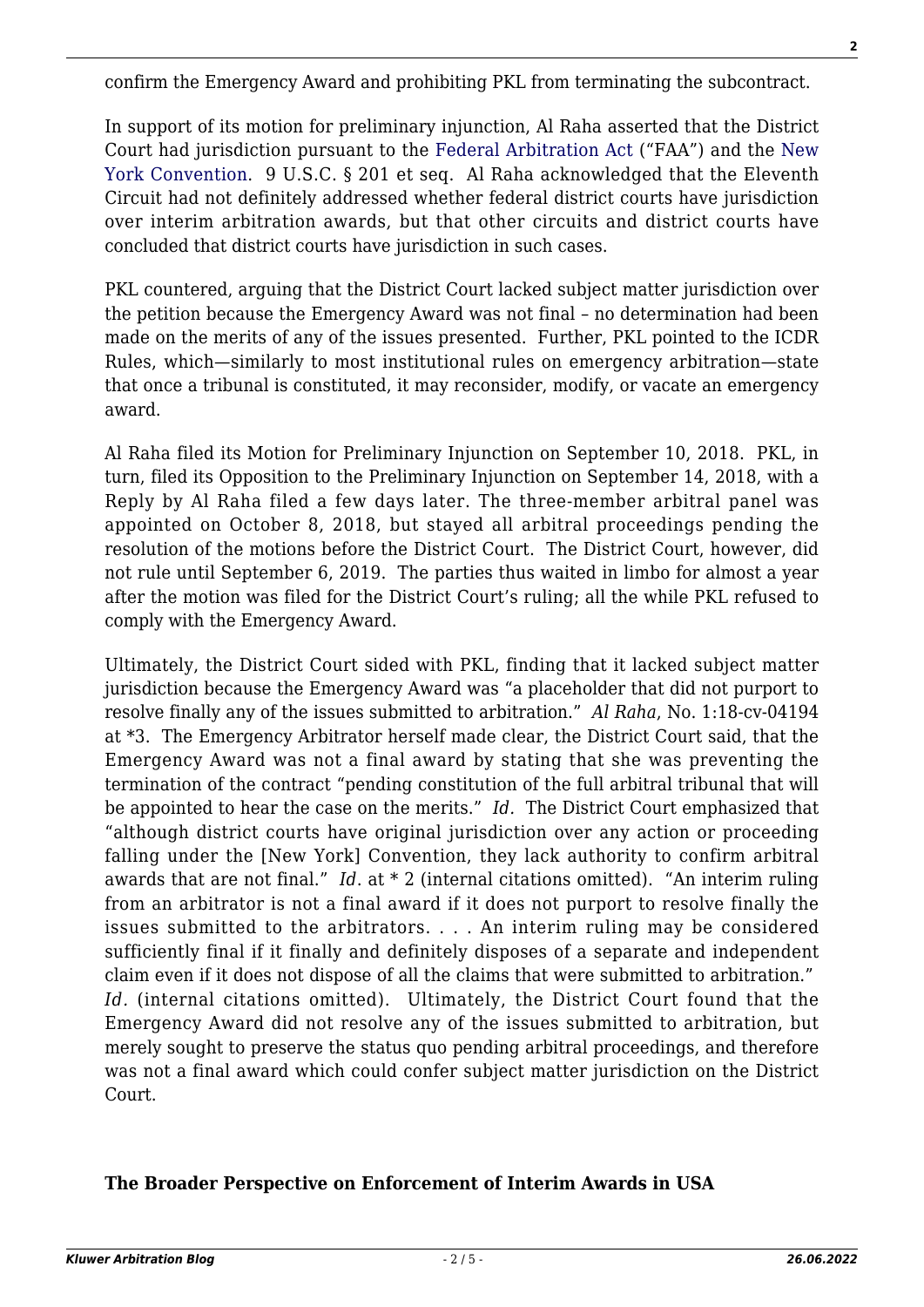While *Al Raha* is the first case to deny enforcement of an emergency award, it is not the first case to address emergency arbitration or interim awards in the USA.

In *[Yahoo! Inc. v. Microsoft Corp.](https://law.justia.com/cases/federal/district-courts/new-york/nysdce/1:2013cv07237/418671/26/)*, the U.S. District Court for the Southern District of New York addressed an emergency arbitrator's order in a slightly different context—there the losing party was seeking to vacate the award by arguing that the emergency arbitrator exceeded his authority by issuing an award that was "irreversible" and thus "final." 983 F.Supp.2d 310 (S.D.N.Y. 2013). In this case, however, the court determined that the emergency arbitrator had the authority under the specific contract provisions in the case to enter a "final" award. In the contract, the parties had specified that the emergency arbitrator could compel and award specific performance and provide for "non-monetary relief necessary to restore the status quo" between the parties. The court determined that under the specific agreement, "the Arbitrator acted within his authority in granting an injunction . . . even though the equitable relief that was granted is, in essence, final." *Id.* at 317.

Similar to the *Yahoo!* case, in *[Chinmax Medical Systems Inc. v. Alere San Diego, Inc.](https://casetext.com/case/chinmax-medical-systems-inc-v-alere-san-diego)*, the U.S. District Court for the Southern District of California refused to vacate an emergency arbitration award, although the basis for the court's refusal to vacate in *Chinmax* was that the emergency award was not final because it could be reviewed by the full arbitral panel under the ICDR Rules. 2011 WL 2135350 (S.D. Cal. 2011).

Circuit Courts reviewing interim awards issued by the arbitral tribunal, however, have frequently viewed such interim awards as final and enforceable by courts. The Ninth Circuit has stated that "temporary equitable orders calculated to preserve assets or performance needed to make a potential final award meaningful . . . are final orders that can be reviewed for confirmation and enforcement by district courts under the FAA." *Pacific Reinsurance Management Corp. v. Ohio Reinsurance Corp.*, 935 F.2d 1019, 1023 (9th Cir. 1991). The Sixth Circuit has also upheld an interim order where one of the parties was "required to perform the contract during the pendency of the arbitration proceedings," finding that this "issue is a separate, discrete, independent, severable issue" from consideration of the merits of the claim. *Island Creek Coal Sales Co. v. City of Gainesville, Fla.*, 729 F.2d 1046, 1049 (6th Cir. 1984), *abrogated on other grounds by Cortez Byrd Chips, Inc. v. Bill Harbert Const. Co.*, 529 U.S. 193 (2000).

In sum, courts considering emergency awards have refused to vacate them (on the merits in *Yahoo!* and on jurisdictional grounds in *Chinmax*). And courts have generally enforced interim awards rendered by the full arbitral tribunal where they may be viewed as preserving assets or performance and may be seen as severable from the award on the merits of the case. But as the *Al Raha* case (and to a lesser extent the *Chinmax* case) shows, enforcing an emergency award may not be possible under rules—such as the ICDR, ICC, SIAC, or HKIAC Rules—that allow for the full arbitral tribunal to revisit any decision made by the emergency arbitrator.

### **The Impact of Non-Enforcement of Emergency Arbitral Awards**

**3**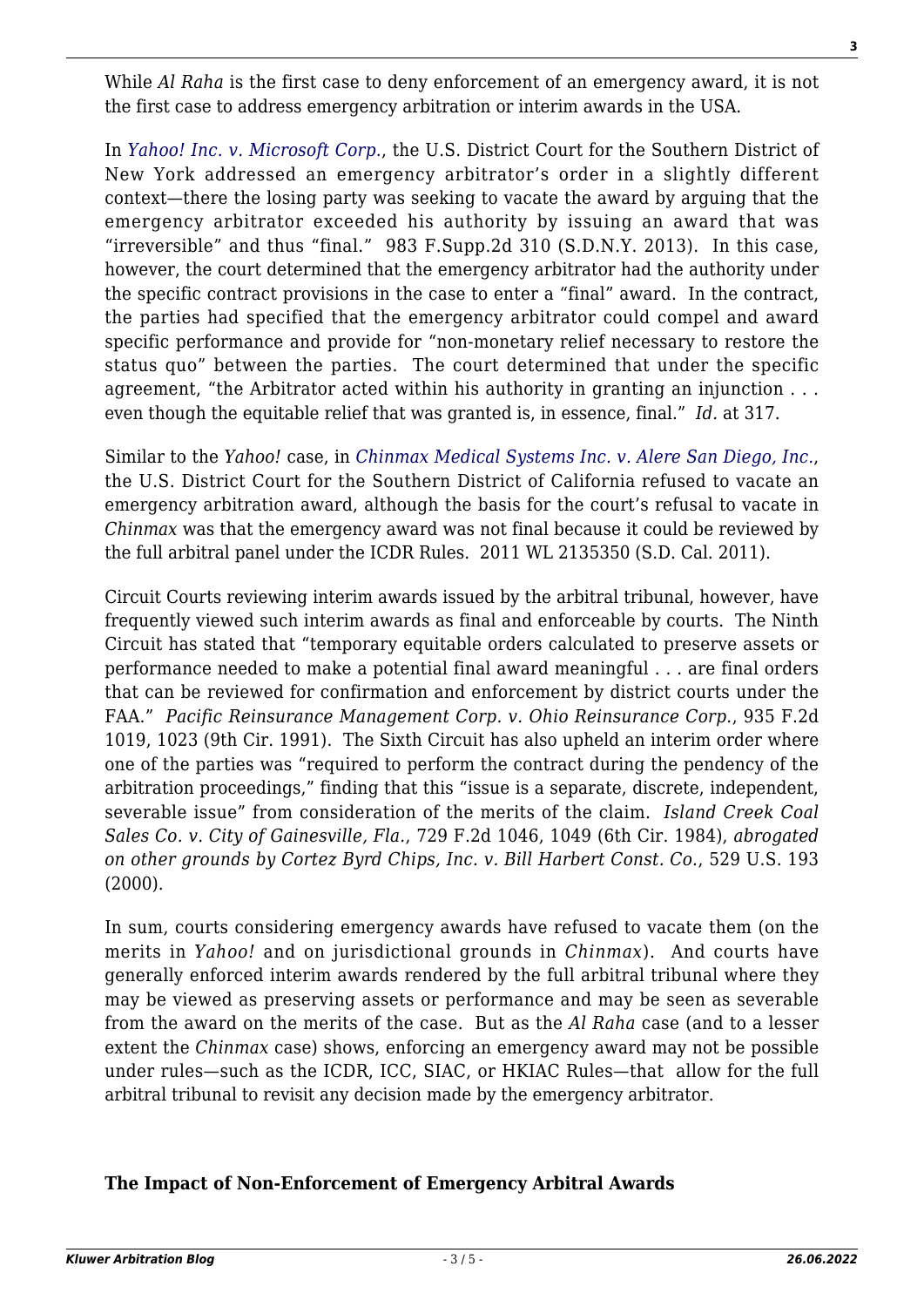Despite these enforcement issues, it is likely that most parties will continue to voluntarily comply with emergency arbitral awards. That is because the full arbitral tribunal is unlikely to look kindly upon a party's refusal to comply with emergency arbitrator orders. So, a party refusing to comply may strongly prejudice its case on the merits.

But there are some cases—particularly involving intellectual property disputes—where the preliminary injunction is the central issue. If there is a non-disclosure agreement that the other party is threatening to breach, damages awarded months or years later by a final arbitral award may be wholly insufficient to compensate for the public release of confidential documents or trade secrets. Ultimately, in cases where there is a need to depend on enforcement of a preliminary injunction, parties should continue to include the ability to seek injunctive relief before national courts—and cannot for the time being rely upon institutional rules to achieve similar objectives.

Ultimately, part of this problem may be solved by carefully drafting emergency arbitration provisions to allow for an emergency arbitrator to issue a "final" award on certain issues, even if such relief is only temporary. Under Article 6 of the ICDR Rules, the emergency arbitrator "may modify or vacate the interim award or order" at any time, and once the arbitral tribunal is constituted, "the tribunal may reconsider, modify, or vacate the interim award or order of emergency relief issued by the emergency arbitrator." By definition, then, the ICDR Rules contemplate that the emergency relief is not final and may be modified or changed at any time. If, however, the emergency arbitrator's award were described in the rules as a "final award effective until 2 business days following the first conference of the constituted arbitral tribunal," then that would provide a specific time period for which the emergency arbitrator's award would be effective for, and allow the arbitral tribunal to continue the emergency award as an interim award—either for a specific time or for the duration of the arbitration—following its first procedural conference with the parties.

For now, however, given the court decisions coming out refusing to enforce emergency awards, parties should be very careful about relying on emergency arbitral proceedings to protect their rights. One way to solve the issue is to adopt specific contractual language—as in the *Yahoo!* case—allowing emergency arbitrators to issue "final" awards maintaining the status quo between the parties pending the resolution of the disputes by the full arbitral tribunal.

#### **Profile Navigator and Relationship Indicator**

Offers 6,200+ data-driven arbitrator, expert witness and counsel profiles and the

*To make sure you do not miss out on regular updates from the Kluwer Arbitration Blog, please subscribe [here](http://arbitrationblog.kluwerarbitration.com/newsletter/). To submit a proposal for a blog post, please consult our [Editorial Guidelines.](http://arbitrationblog.kluwerarbitration.com/editorial-guidelines/)*